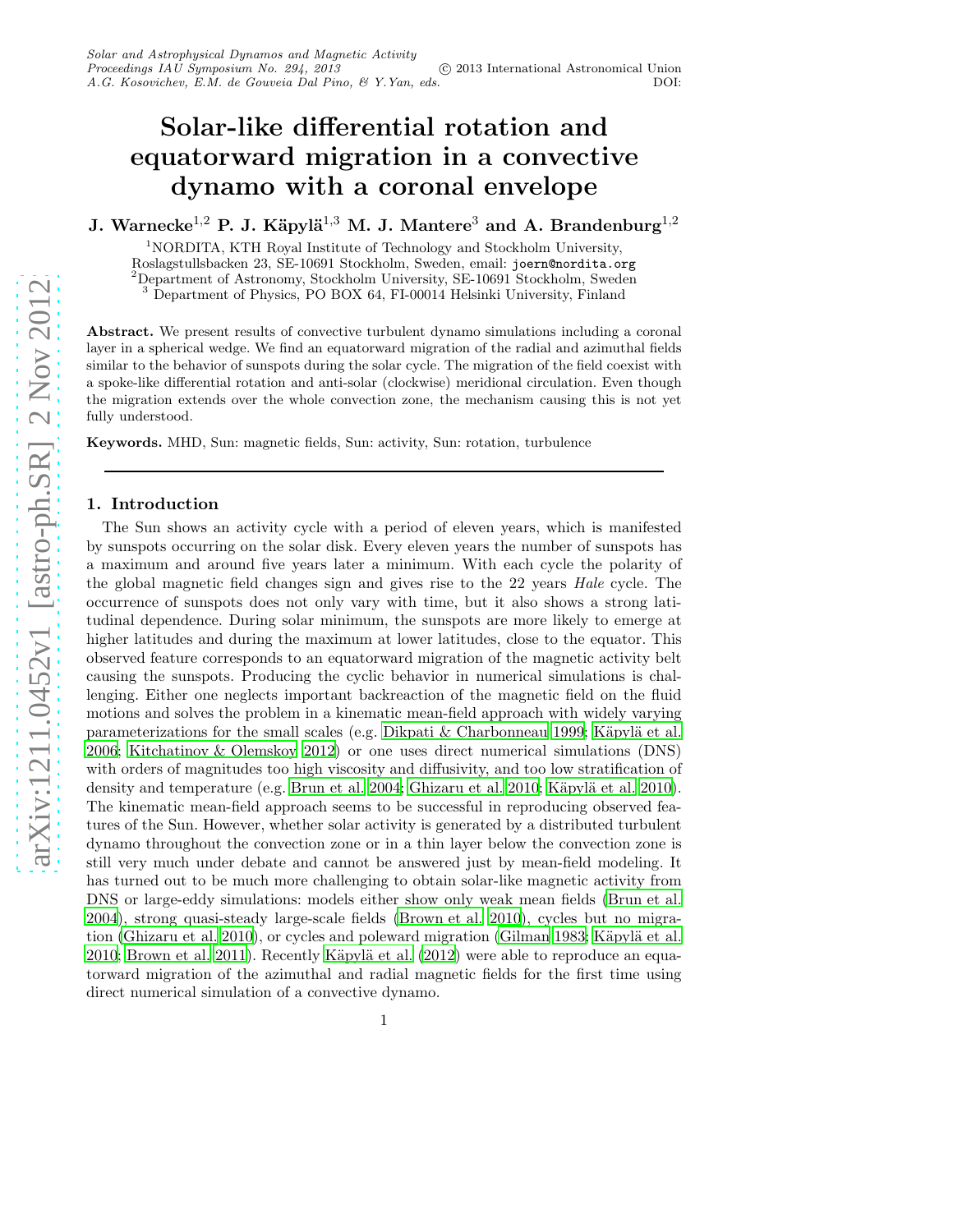2 Warnecke et al.



<span id="page-1-0"></span>**Figure 1.** Overview of the stratification. The normalized density  $\rho/\rho_0$ , pressure  $p/p_0$ , temperature  $T/T_0$  are plotted together with the specific entropy  $s/c_p$  over the radius. The inset in logarithmic scale emphasizes the steep decrease of the pressure and density in the coronal layer.

Another important observed feature of the Sun is its differential rotation. It is broadly believed that the solar differential rotation is an important ingredient in the solar dynamo. In the kinematic models the differential rotation profile is used as an input parameter. Beside mean-field models (e.g. Kitchatinov & Rüdiger 1999), a solar-like differential rotation profile has not yet been self-consistently obtained in direct numerical simulations. Often the rotation profile is solar-like in the sense that the equator rotates faster than the poles (e.g. [Brun et al. 2004;](#page-5-3) Käpylä et al. 2011), but the angular velocity is constant on cylinders due to the Taylor-Proudman balance. Spoke-like rotation has not been seen unless a latitudinal temperature gradient is imposed at the base of the convection zone [\(Miesch et al. 2006](#page-5-12)).

In the following work, we present the results of a two-layer model, which combines a convection zone with a coronal layer. The model was originally developed to investigate coronal ejections generated by a dynamo underneath the surface and the helicity flux due to the coronal envelope and the ejections, see [Warnecke & Brandenburg \(2010\)](#page-5-13) and [Warnecke et al. \(2011,](#page-5-14) [2012a](#page-5-15)[,b](#page-5-16)) for details. In this work we focus on the magnetic and fluid properties in the convection zone. The dynamics of coronal ejections will be discussed in a followup paper.

## 2. The model

We use a similar setup as in Warnecke et al.  $(2012b)$ , which we improve in two respects. Firstly, we apply more solar-like temperature and density profiles for the coronal layer. In the earlier work, the temperature in the corona was constant and identical with that in the photosphere. Now, we let the temperature rise above the surface reaching a constant value at a radius of  $r = 1.1 R$ , where R is the solar radius. The coronal temperature is 1.2 times larger than that at the base of the convection zone. In Figure [1](#page-1-0) the radial profiles of density, temperature, pressure, and entropy are shown from the saturated stage of the simulation. The entropy is negative in the convection zone with a negative slope. Close to the surface  $(r = R)$  the gradient changes sign resulting in positive values above  $r = 1.05 R$ . The density decreases exponentially in the corona  $(r > R)$ . In the convection zone  $(0.7R < r < R)$  the stratification is initially isentropic. This results in a density difference  $\rho_0/\rho_s = 14$  in the convection zone and  $\rho_0/\rho_t = 2.3 \cdot 10^3$  in the entire domain, where  $\rho_0 = \rho(r = 0.7 R)$ ,  $\rho_s = \rho(r = R)$  and  $\rho_t = \rho(r = 1.6 R)$ . The other improvement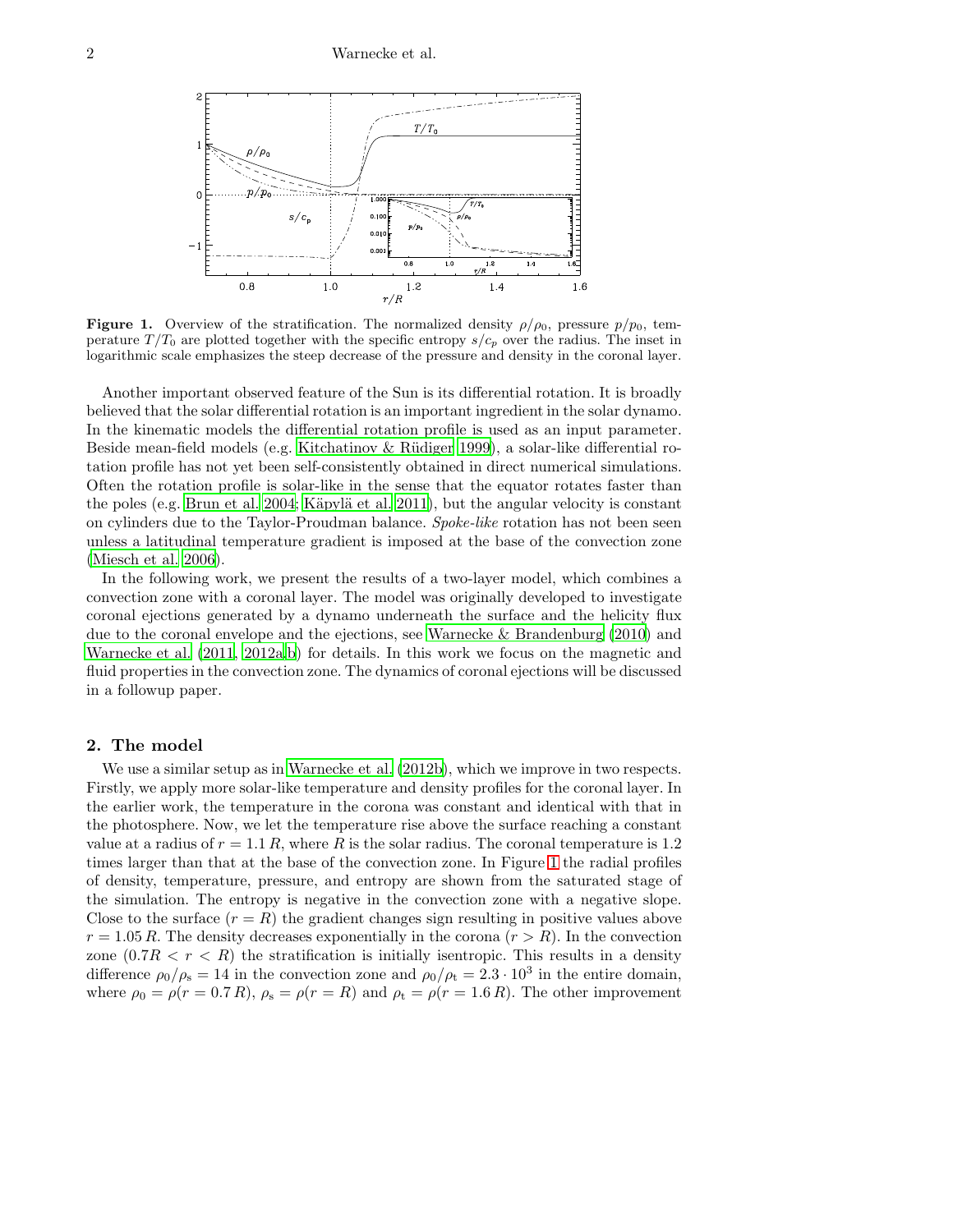is to use a turbulent heat conductivity  $\chi_t$  in the entropy equation [\(2.4\)](#page-2-0) to model the unresolved heat conductivity. Similar subgrid-scale models have also been used by e.g. [Brun et al. \(2004\)](#page-5-3) and Käpylä et al. (2011) to significantly increase energy transport due to the convective flux. We apply a constant value of  $\chi_t$ , which is similar to the molecular viscosity  $\nu$ , in the interval of  $0.75R \leq \nu \leq 0.97R$ , and tends smoothly to zero above and below.

We use a spherical wedge extending from  $r = 0.7 R$  to  $r = 1.6 R$  in radial direction, from  $\theta = 15^{\circ}$  to 165° in colatitude, and from  $\phi = 0^{\circ}$  to 90° in azimuthal direction. We solve the following equations of compressible magnetohydrodynamics:

<span id="page-2-0"></span>
$$
\frac{\partial \mathbf{A}}{\partial t} = \mathbf{u} \times \mathbf{B} + \eta \nabla^2 \mathbf{A},\tag{2.1}
$$

$$
\frac{\text{D}\ln\rho}{\text{D}t} = -\nabla \cdot \boldsymbol{u},\tag{2.2}
$$

$$
\frac{\mathcal{D}u}{\mathcal{D}t} = g - 2\Omega \times u + \frac{1}{\rho} \left( \mathbf{J} \times \mathbf{B} - \nabla p + \nabla \cdot 2\nu \rho \mathbf{S} \right)
$$
(2.3)

$$
T\frac{\mathrm{D}s}{\mathrm{D}t} = \frac{1}{\rho}\nabla \cdot (K\nabla T + \chi_t \rho T\nabla s) + 2\nu \mathbf{S}^2 + \frac{\mu_0 \eta}{\rho} \mathbf{J}^2 - \Gamma_{\mathrm{cool}}(r),\tag{2.4}
$$

where magnetic field is expressed by  $B = \nabla \times A$ , where **A** is the vector potential, and  $\eta$  is the magnetic diffusivity. Furthermore,  $\boldsymbol{u}$  is the velocity,  $\rho$  is the density and  $g = -GMr/r^3$  is the gravitational acceleration. The Coriolis and Lorentz forces are given by  $2\Omega \times u$  and  $J \times B$ , respectively, where  $\Omega$  is the angular velocity and  $J =$  $\mu_0^{-1} \nabla \times \mathbf{B}$  is the current density. S is the traceless rate-of-strain tensor and  $\nu$  is the kinematic viscosity. The energy conservation equation is solved in terms of the specific entropy s. We include radiative transport in term of the diffusion approximation with heat conductivity K and model the unresolved turbulent transport with  $\chi_t$ . The fluid obeys the ideal gas law,  $p = (\gamma - 1)\rho e$ , where  $\gamma = c_p/c_v = 5/3$  is the ratio of specific heats at constant pressure and constant volume, respectively, and  $e = c_v T$  is the internal energy density, which defines the temperature  $T$ . The third and fourth terms on the rhs of Equation [\(2.4\)](#page-2-0) describe viscous and Ohmic heating. The radial cooling function  $\Gamma_{\rm cool}(r) = \Gamma_0 \left( c_s^2 - c_{s0}^2(r) / c_{s0}^2(r) \right)$  is defined such that it cools/heats the corona towards a predefined temperature profile  $c_{s0}(r)$ , which is plotted in Figure [1.](#page-1-0) As an initial condition we use a stratification profile similar to that plotted in Figure [1](#page-1-0) and a weak, random, Gaussian-distributed seed magnetic field in the convection zone.

We apply periodic boundary conditions in the azimuthal direction. For the velocity field we use stress-free conditions on all other boundaries. For the magnetic field we use a perfect conductor boundary condition at the  $r = 0.7 R$  and both  $\theta$  boundaries; at the  $r = 1.6 R$  boundary be apply a vertical-field condition. The heat flux through the lower  $(r = 0.7 R)$  boundary is held constant and the temperature at the top is fixed.

We employ the PENCIL CODE<sup>[†](#page-2-1)</sup>, which uses sixth-order centered finite differences in space and a third-order Runge-Kutta scheme in time; see [Mitra et al. \(2009](#page-5-17)) for the extension to spherical coordinates.

## 3. Results

For this work we consider a single simulation, which is defined by the following properties: the Coriolis number  $\text{Co} = 2\Omega/u_{\text{rms}}k_f$  is 14, the Reynolds number  $\text{Re} = u_{\text{rms}}/\nu k_f$ is 20, and the magnetic Prandtl number  $Pr_M = \nu/\eta = 1$ . Here  $k_f$  is the wavenumber of

<span id="page-2-1"></span>† http://pencil-code.googlecode.com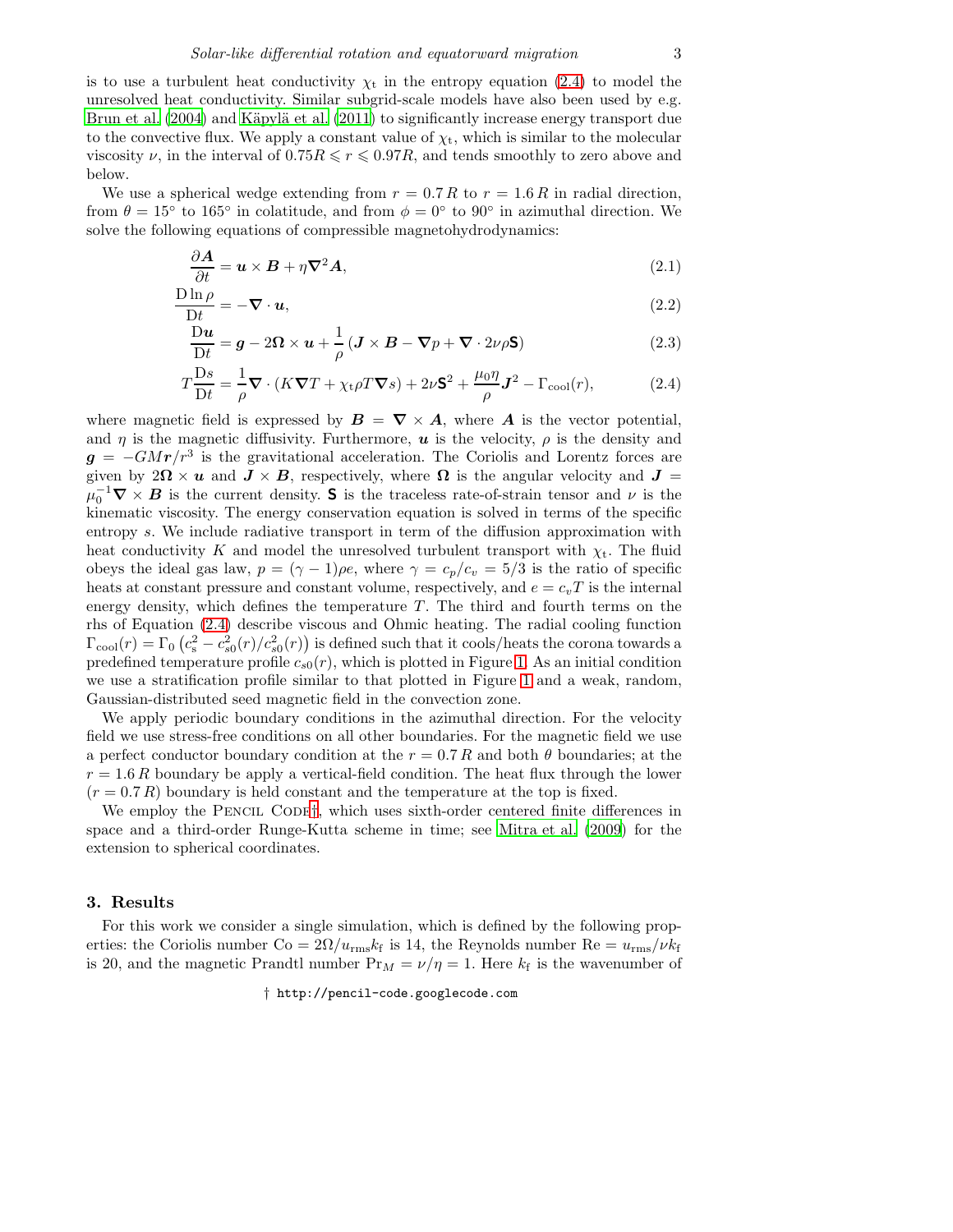4 Warnecke et al.



<span id="page-3-0"></span>Figure 2. Variation of the magnetic field in the convection zone. The azimuthal mean magnetic field  $\overline{B}_{\phi}$  and the radial mean magnetic field  $\overline{B}_r$  is shown at radius of  $r = 0.97 R$  (left panel) and  $r = 0.84 R$  (right). Dark blue shades represent negative and light yellow positive values. The dashed horizontal lines show the location of the equator at  $\theta = \pi/2$ . The magnetic field is normalized by the equipartition value  $B_{eq}$ .

the energy carrying scales and is defined as  $k_f R = 21$ , and  $u_{\text{rms}} = \sqrt{3/2 \langle u_r^2 + u_\theta^2 \rangle}$  is the rms velocity at radius  $r = 0.84 R$ .

Below the surface  $(r < R)$  the domain is convectively unstable. The resulting convective motions drive a turbulent dynamo and generate a large–scale magnetic field. The rms magnetic field  $B_{\rm rms}$  in the convection zone reaches 0.38 times the equipartition field  $B_{\rm eq}$  =  $\sqrt{\mu_0 \langle \overline{\rho} u_{\rm rms}^2}$ ) $\rangle_{r=0.84 R}$ . In Figure [2](#page-3-0) we plot the azimuthally averaged (in the following mean) radial and azimuthal magnetic fields as functions of time in terms of the turnover time  $\tau = u_{\text{rms}}k_{\text{f}}$ . Effectively  $\tau$  is an eddy turnover time, which varies between a few minutes and more than a month in the solar convection zone, depending on the depth. In the kinematic regime, the magnetic field pattern shows a cyclic poleward migration close to the surface  $(r = 0.97 R)$  for the azimuthal  $\overline{B}_{\phi}$  and radial fields  $\overline{B}_{r}$  at lower latitudes. The period is short, only a few tens  $t/\tau$ . In the non-linear regime, a new pattern is developing: equatorward migration starting at high latitudes overcomes the poleward migration at low latitudes. This equatorward migration shows a longer period of 100-200  $t/\tau$ . Additionally the pattern is not only visible near the surface, as it penetrates into the convection zone as shown in the left panel of Figure [2.](#page-3-0) The pattern does not look as regular as in Käpylä et al.  $(2012)$ , which can be explained by the interaction of the corona and convection zone.

Initially the interior rotation profile is constant in cylinders with a positive gradient of angular velocity at low latitudes. In the hydrodynamic state, affected by rotation, the convective turbulence re-shapes the rotation profile within the convection zone, while in the convectively stable coronal layer only viscosity is at play. After a dynamically important magnetic field has been generated by the dynamo action, it influences the rotation as well. In the corona, where the density is much lower than in the convection zone, the Lorentz force can dominate over the Coriolis force, see Equation [\(2.4\)](#page-2-0), and have a greater influence on the angular velocity. In our simulation the velocities in the corona saturate not before  $t/\tau = 660$ .

The differential rotation profile is solar-like, see Figure [3.](#page-4-0) The equator rotates faster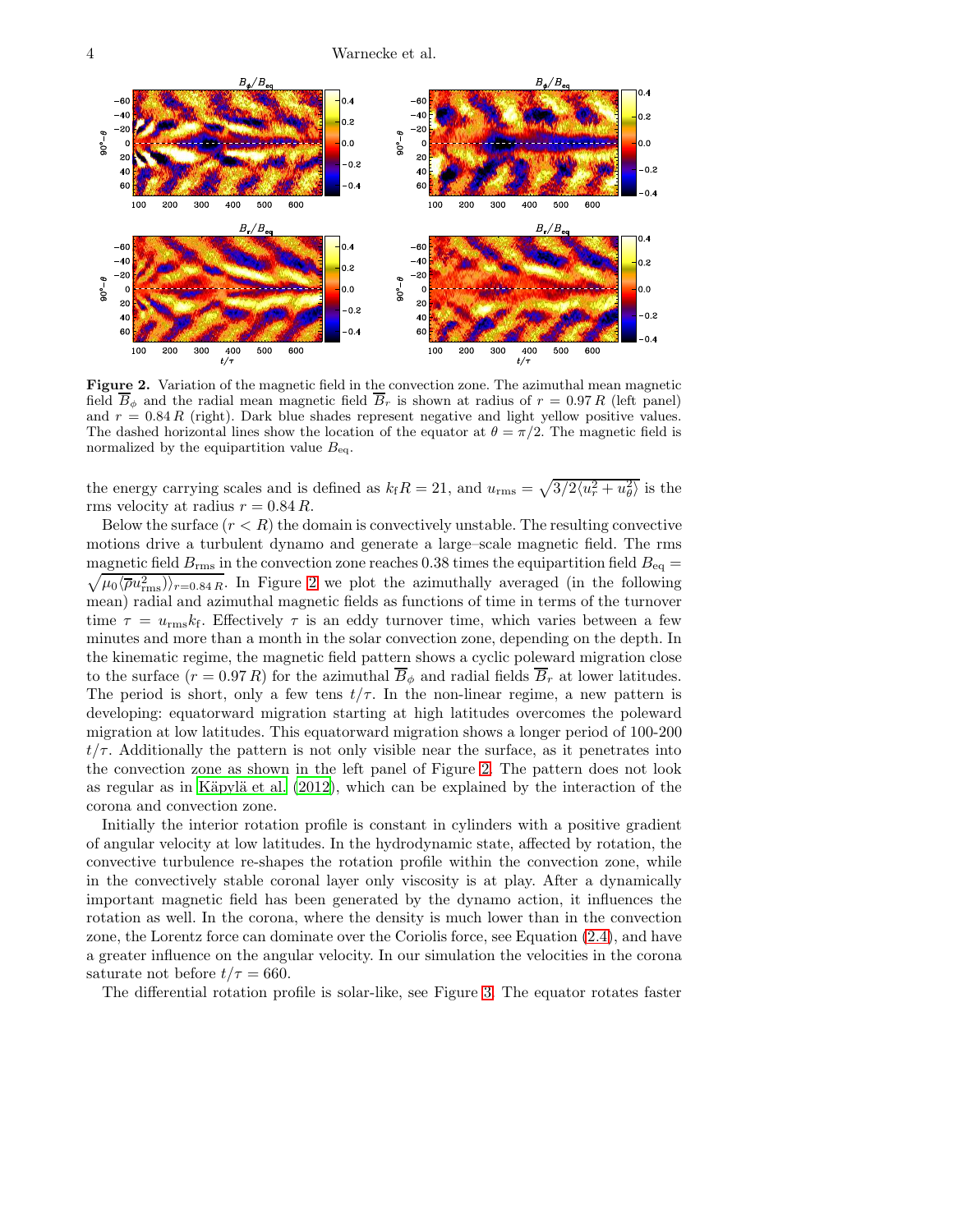

<span id="page-4-0"></span>Figure 3. Meridional circulation and differential rotation zoomed in the northern hemisphere in the convection zone. Left panel: differential mean rotation profiles  $\overline{\Omega}(r,\theta)/\Omega_0 = \overline{u}_{\phi}/(r\sin\theta) + 1$ overplotted with the poloidal velocity  $\overline{u}_p = \overline{u}_r + \overline{u}_\theta$  in white arrows. Right panel: the same as left, but without the poloidal velocity and emphasizing the mean differential rotation contours. The white-black dashed line indicates the surface  $(r = R)$ .

than the poles and the contours of constant rotation show a spoke-like pattern–especially at low latitudes. This is the first time a spoke-like profile has been found in DNS in combination with equatorward migration. Käpylä et al.  $(2012)$ , whose setup is similar to ours in the convection zone, found that the contours of constant rotation are significantly more cylindrical at similarly high Coriolis numbers. This could be due to the interaction between the coronal layer and the convection zone. There might be even an indication of a surface shear layer at latitudes  $\theta \leq \pi/3$ . The meridional circulation shows a clockwise pattern–in contrast to the Sun. Instead of a poleward flow near the surface, as in the Sun, the flow is equatorward. This might be one possible explanation for the equatorward migration of the magnetic field. The field would then be dragged along with the fluid motion to the equator. But the magnetic field shows an equatorward migration throughout the convection zone, and the anti-solar meridional circulation seems to be shallow with a return flow in the middle of the convection zone. In our simulation the meridional circulation seems not to have a connection with the equatorward migration and the generation of the field.

Another possible explanation of the equatorward migration can be the profile of the effective  $\alpha$  which likely generates the mean magnetic field  $\overline{B}$ .  $\alpha$  has two contributions

$$
\alpha = \alpha_{\rm k} + \alpha_{\rm m} = -\frac{1}{3}\tau_{\rm c}\overline{\boldsymbol{\omega}\cdot\boldsymbol{u}} + \frac{1}{3}\tau_{\rm c}\overline{\boldsymbol{j}\cdot\boldsymbol{b}}/\overline{\rho}.
$$
 (3.1)

proportional to the kinetic helicity density  $\overline{\omega \cdot u}$  and the magnetic helicity density  $j \cdot b/\overline{\rho}$ , respectively, and where  $\tau_c$  is a correlation time of the turbulence and can be expressed by the eddy turnover time  $\tau$ . In Figure [4,](#page-5-18) we show the two contribution as functions of radius r for two latitudes. In the convection zone  $\alpha$  is dominated by the kinetic contribution and is influenced by  $\alpha_m$  only close to the surface. One reason behind the equatorward migration could be the different values of  $\alpha$  at different latitudes. We observe a tendency for the  $\alpha$  effect to have larger values at higher latitudes. The latitudinal profile of  $\alpha$ could cause the mean field to migrate towards the equator. This has to be verified by comparison with simulations which show a poleward migration.